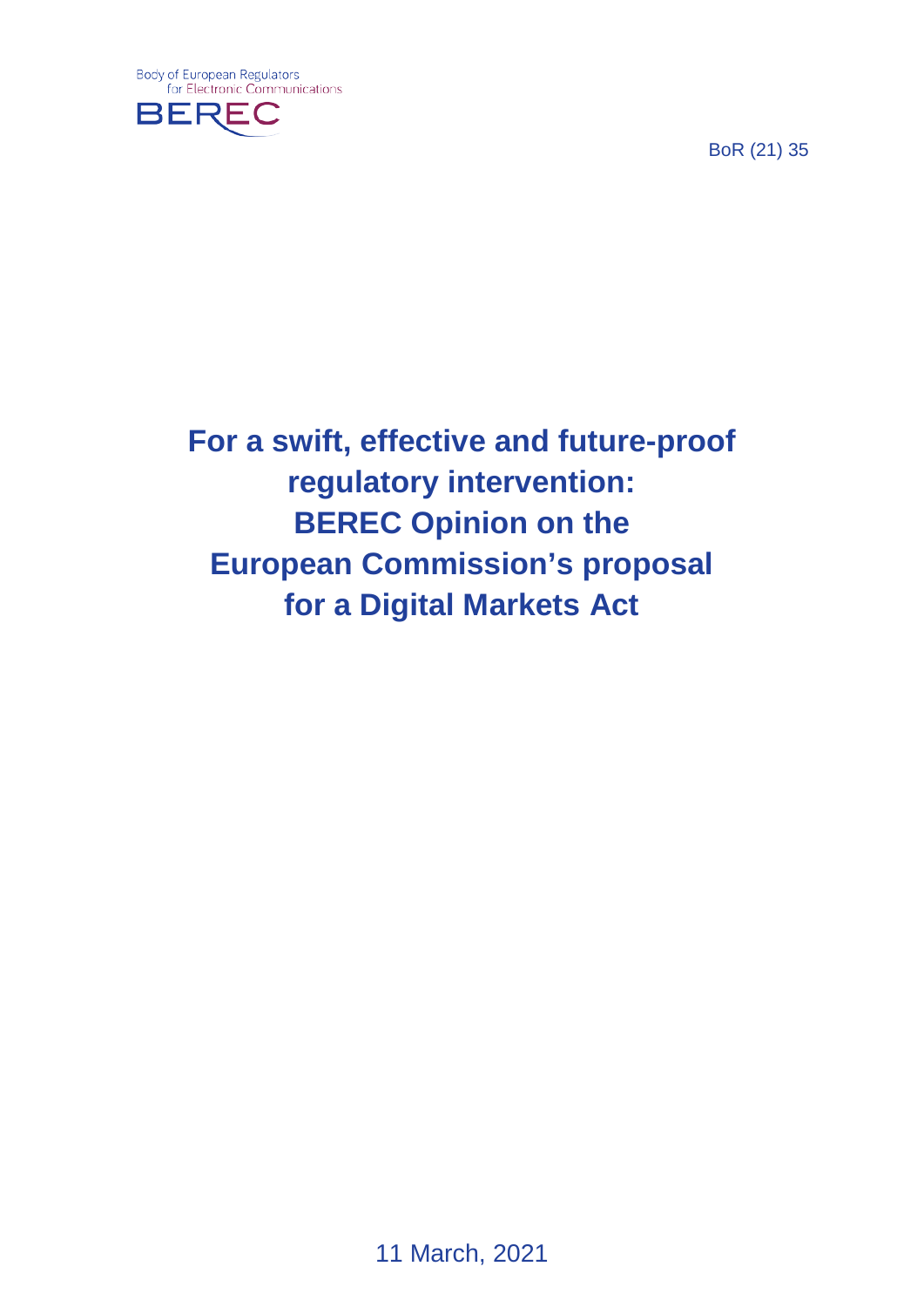## **Overview**

-

On 15 December 2020, the European Commission (EC) published a proposal for a Digital Markets Act (DMA), introducing a series of rules for platforms acting as gatekeepers in the digital sector. **BEREC strongly supports the EC's ambition to create contestable and fair markets in the digital sector for the benefit of European citizens and businesses.** In September 2020, BEREC shared its opinion on the DSA Package and the NCT public consultations<sup>[1](#page-1-0)</sup>, and a report on the ex ante regulation of digital gatekeepers is further detailing BEREC's proposals<sup>[2](#page-1-1)</sup>.

While providing innovative services benefiting a large number of users and businesses, some digital platforms have been increasingly acting as gatekeepers with business users and endusers<sup>3</sup>, and as gateways to an overarching variety of goods, services and information, as well as to inputs and assets which are essential for the digital markets to thrive. BEREC welcomes the *ex ante* **asymmetric regulatory intervention towards these digital gatekeepers which is necessary to ensure that competition and innovation are encouraged, that end-users' interests are protected and that the digital environment is open and competitive**.

For any regulatory intervention to truly reach its objectives, **appropriate regulatory measures and enforcement are key**. In this line, BEREC puts forward a number of key **proposals for a swift, effective and future-proof regulatory intervention** aiming to:

- Create a framework to build **sound knowledge and detailed understanding** of the business models and technicalities of the sector(s),
- Ensure a **constant regulatory dialogue and repeated interactions with** *all* **types of relevant stakeholders**,
- Include along with the directly-applicable obligations **remedies to be tailored on a case-by-case basis**, for highly-technical, detailed and more intrusive measures,
- **Set up a dispute resolution mechanism** to minimise negative effects on competition and innovation,

<span id="page-1-0"></span><sup>1</sup> BoR (20) 138, "BEREC Response to the Public Consultations on the Digital Services Act Package and the New Competition Tool", see: [https://berec.europa.eu/eng/document\\_register/subject\\_matter/berec/others/9411](https://berec.europa.eu/eng/document_register/subject_matter/berec/others/9411-berec-response-to-the-public-consultation-on-the-digital-services-act-package-and-the-new-competition-tool) [berec-response-to-the-public-consultation-on-the-digital-services-act-package-and-the-new-competition-tool](https://berec.europa.eu/eng/document_register/subject_matter/berec/others/9411-berec-response-to-the-public-consultation-on-the-digital-services-act-package-and-the-new-competition-tool)

<span id="page-1-1"></span><sup>&</sup>lt;sup>2</sup> BoR (21) 34, "Draft BEREC Report on the *ex ante* regulation of digital gatekeepers", see: [https://berec.europa.eu/eng/document\\_register/subject\\_matter/berec/reports/9880-draft-berec-report-on-the-ex](https://berec.europa.eu/eng/document_register/subject_matter/berec/reports/9880-draft-berec-report-on-the-ex-ante-regulation-of-digital-gatekeepers)[ante-regulation-of-digital-gatekeepers](https://berec.europa.eu/eng/document_register/subject_matter/berec/reports/9880-draft-berec-report-on-the-ex-ante-regulation-of-digital-gatekeepers) . The report is open for public consultation until 4 May 2021 on BEREC website [https://berec.europa.eu/eng/document\\_register/subject\\_matter/berec/public\\_consultations/9878-notice](https://berec.europa.eu/eng/document_register/subject_matter/berec/public_consultations/9878-notice-for-the-launch-of-the-public-consultation-on-the-draft-berec-report-on-the-ex-ante-regulation-of-digital-gatekeepers)[for-the-launch-of-the-public-consultation-on-the-draft-berec-report-on-the-ex-ante-regulation-of-digital](https://berec.europa.eu/eng/document_register/subject_matter/berec/public_consultations/9878-notice-for-the-launch-of-the-public-consultation-on-the-draft-berec-report-on-the-ex-ante-regulation-of-digital-gatekeepers)[gatekeepers](https://berec.europa.eu/eng/document_register/subject_matter/berec/public_consultations/9878-notice-for-the-launch-of-the-public-consultation-on-the-draft-berec-report-on-the-ex-ante-regulation-of-digital-gatekeepers)

<span id="page-1-2"></span><sup>&</sup>lt;sup>3</sup> BEREC is following here the definition in the DMA. "End-user" means any natural or legal person using core platform services other than as a business user (Article 2(16)) and "Business user" means any natural or legal person acting in a commercial or professional capacity using core platform services for the purpose of or in the course of providing goods or services to end users (Article 2(17)). When using "users" hereafter, BEREC refers to both end-users and business users. Please note that this definition of "end-user" differs from the one in Art.2 (14) EECC where "end-user' means a user not providing public electronic communications networks or publicly available electronic communications services.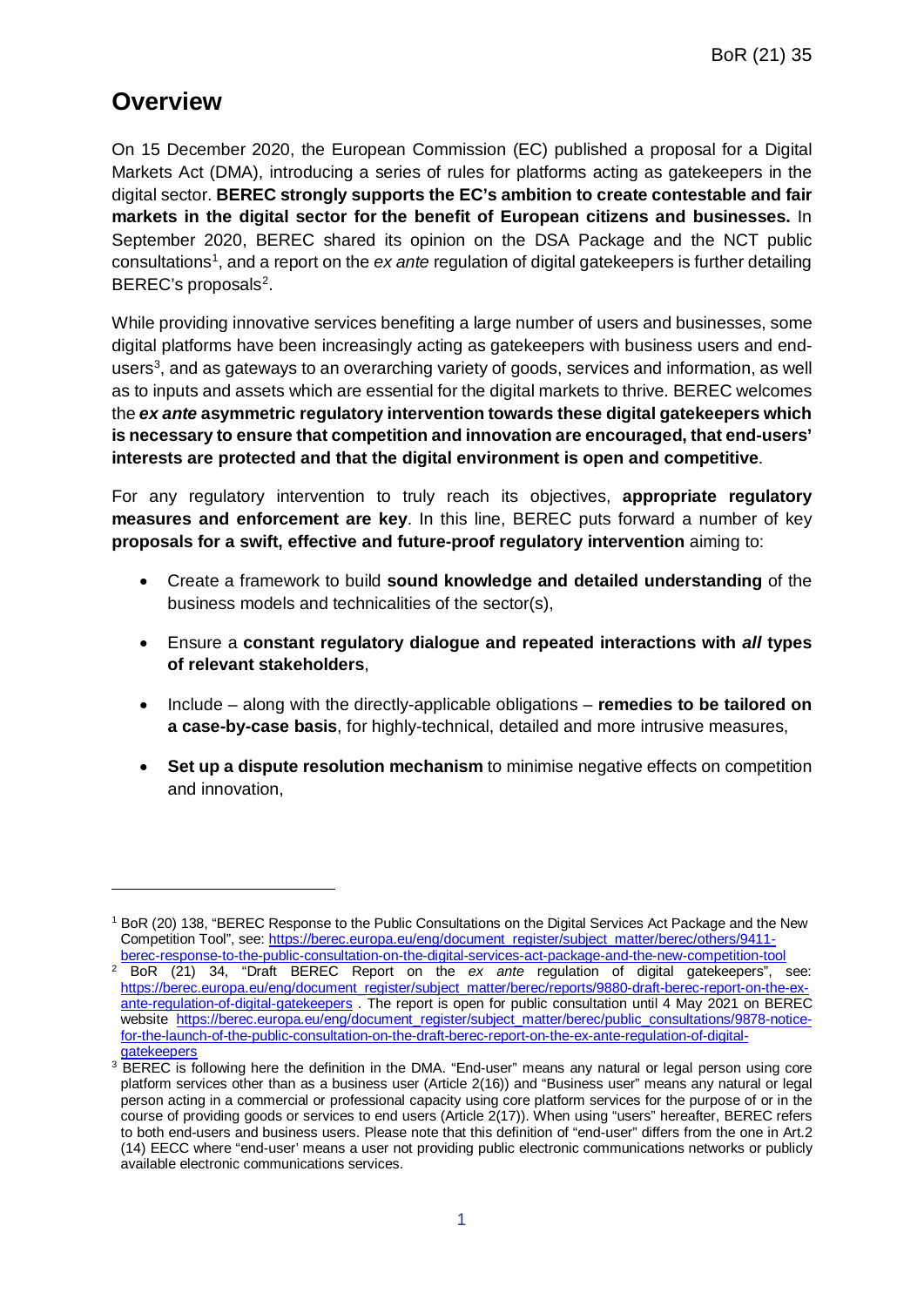- **Avoid overlaps with existing regulatory frameworks** on issues regarding numberindependent interpersonal communication services, and
- **Establish an Advisory Board of National Independent Authorities to support the EU competent authority** in the effective enforcement of the regulation.

# **1. Scope and Objectives**

#### **1.1. Scope: digital gatekeepers & core platform services**

BEREC welcomes an **asymmetric** *ex ante* **regulatory intervention** targeting specific digital gatekeepers in predefined Core Platform Services (CPS). BEREC also supports the swift and direct designation of gatekeepers by means of quantitative thresholds, to be complemented by a qualitative in-depth assessment when necessary. BEREC considers that such qualitative criteria could also be used for the identification of potential national gatekeepers within the EU framework.

Concerning the gatekeepers' features, BEREC believes that the platform's gatekeeping role can also be strengthened by being part of an **ecosystem** if it allows it to leverage its power onto additional services, or to have privileged/exclusive access to key inputs/assets further raising barriers to entry or expansion. This criterion could be explicitly considered in the relevant articles of the DMA regulation concerning the designation of gatekeepers and the corresponding regulatory measures, when appropriate.

As for the **scope of the intervention**, BEREC agrees that the DMA should not apply to markets related to electronic communications networks and services that are regulated under the European Electronic Communications Code (EECC). Thus, under the current circumstances, BEREC believes that the inclusion of number-independent interpersonal communications service (NI-ICS) among the CPSs should be considered with caution, and will carry out a thorough analysis on the matter. NI-ICSs are already regulated under the EECC which aims at promoting competition, developing the internal market and protecting end-users' rights. Any legal overlap with the EECC should be avoided in order to ensure regulatory certainty for market players and consumers.

### **1.2. Objectives**

BEREC strongly supports the DMA objective to ensure fair and contestable digital environments.

**To create fair markets,** the regulatory intervention will have to rebalance the relationships of the gatekeeper with its business users and end-users. While this is partly addressed by the current DMA proposal, BEREC considers that the gatekeeper's ability and potential incentives to limit business users' faculty to provide specific services and products should be more extensively addressed over the different CPSs.

**To promote contestability,** the DMA needs to establish a framework that enables and facilitates the potential for competitors to provide a CPS and/or expand over several CPSs.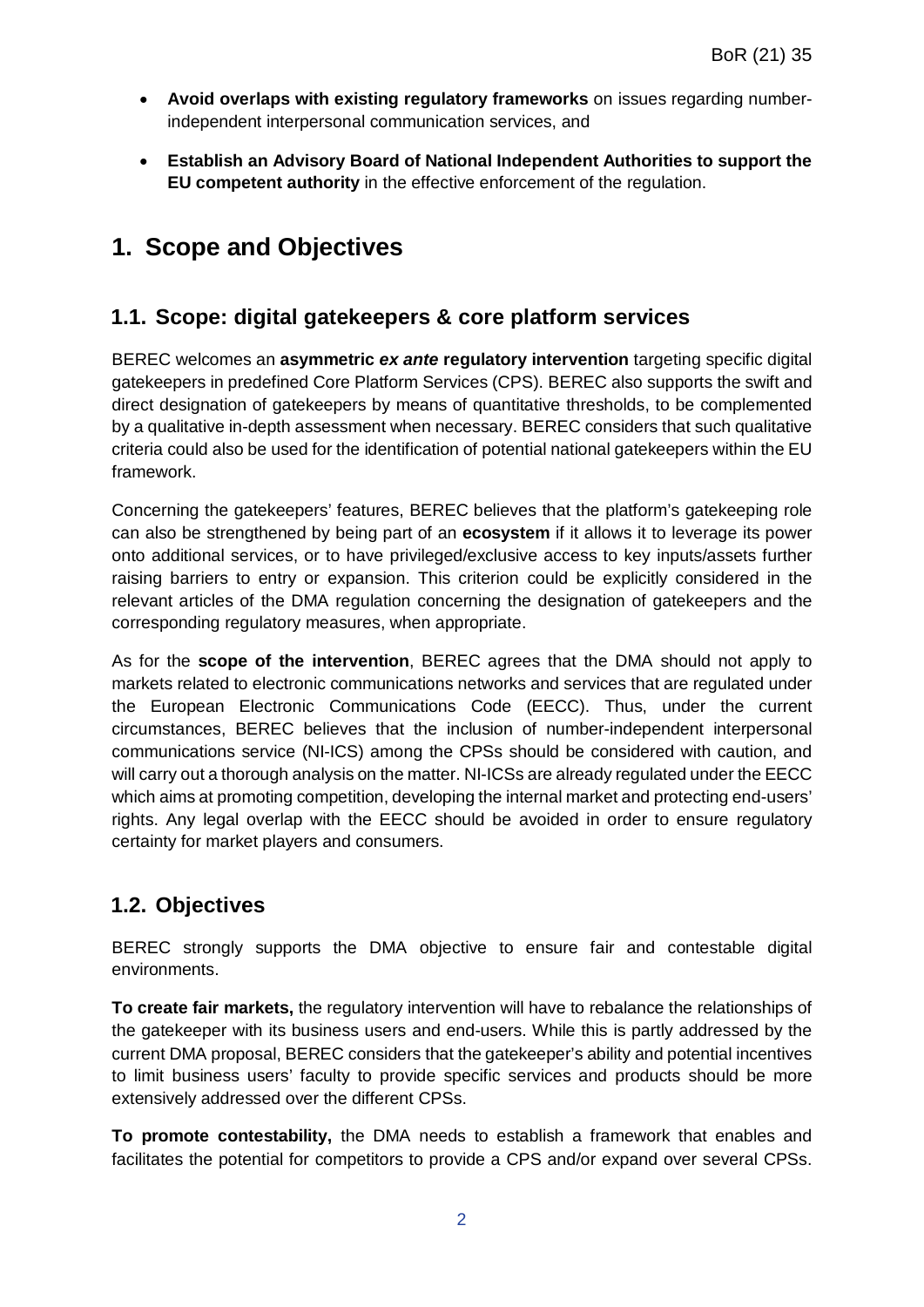To this end, regulatory measures such as interoperability, data portability and access to essential inputs/assets, such as relevant data, will be key. BEREC believes that such measures should be reinforced and/or extended to more CPSs than initially envisaged in the DMA proposal, and, most importantly, appropriately designed and tailored in order to be effective, proportionate and to create conditions for innovators and potential competitors to arise.

Moreover, ensuring an open access to information and digital services offered or intermediated by the gatekeepers is crucial. Since 2015<sup>[4](#page-3-0)</sup>, BEREC members must ensure that the (access to the) Internet provided by electronic communications operators remains open, i.e. that users can access and distribute information and content, as well as use and provide applications and services of their choice. While under the Open Internet Regulation, the regulatory intervention is focused on the network layers (including also free choice of user equipment), digital platforms are nowadays predominantly active on the application layers and are able to restrict users' access to specific applications or services on other levels of the value chain. BEREC believes that the regulatory measures on specific digital platforms should ensure that **digital environments remain open** and develop as an engine of innovation, that users are sufficiently empowered and that their ability to access and/or provide content and applications is not hampered on the upper layers where these digital platforms operate.

In light of its experience in regulating highly-technical electronic communications markets, **BEREC believes that the DMA objectives can only be reached within a sound and enforceable regulatory framework**, as presented here below.

# **2. Enforcement: for a swift, effective and future-proof regulatory intervention**

#### **2.1. Continuous knowledge-building and regulatory dialogue**

For any regulatory intervention to be effective, **sound knowledge and detailed understanding of the business models and technicalities of the sector(s) are crucial**. This is particularly true in highly-technical and fast-evolving sectors with significant information asymmetries. The DMA will have to provide an appropriate regulatory enforcement framework, capabilities, resources and tools in order to build such expertise.

Along with strong information gathering mechanisms, BEREC believes that knowledge should also be built and fostered through a **continuous regulatory dialogue and repeated interactions with** *all* **kinds of relevant potential stakeholders**, including the identified gatekeepers, business users, potential competitors, providers of complementary services, consumers associations and civil society. The DMA is currently only explicitly mentioning the dialogue with the concerned gatekeepers, without clear reference when it comes to other stakeholders. A more encompassing regulatory dialogue and interactions would contribute to comprehensive and more effective application of specific regulatory measures

-

<span id="page-3-0"></span><sup>4</sup> Adoption of the Open Internet Regulation; Regulation (EU) 2015/2120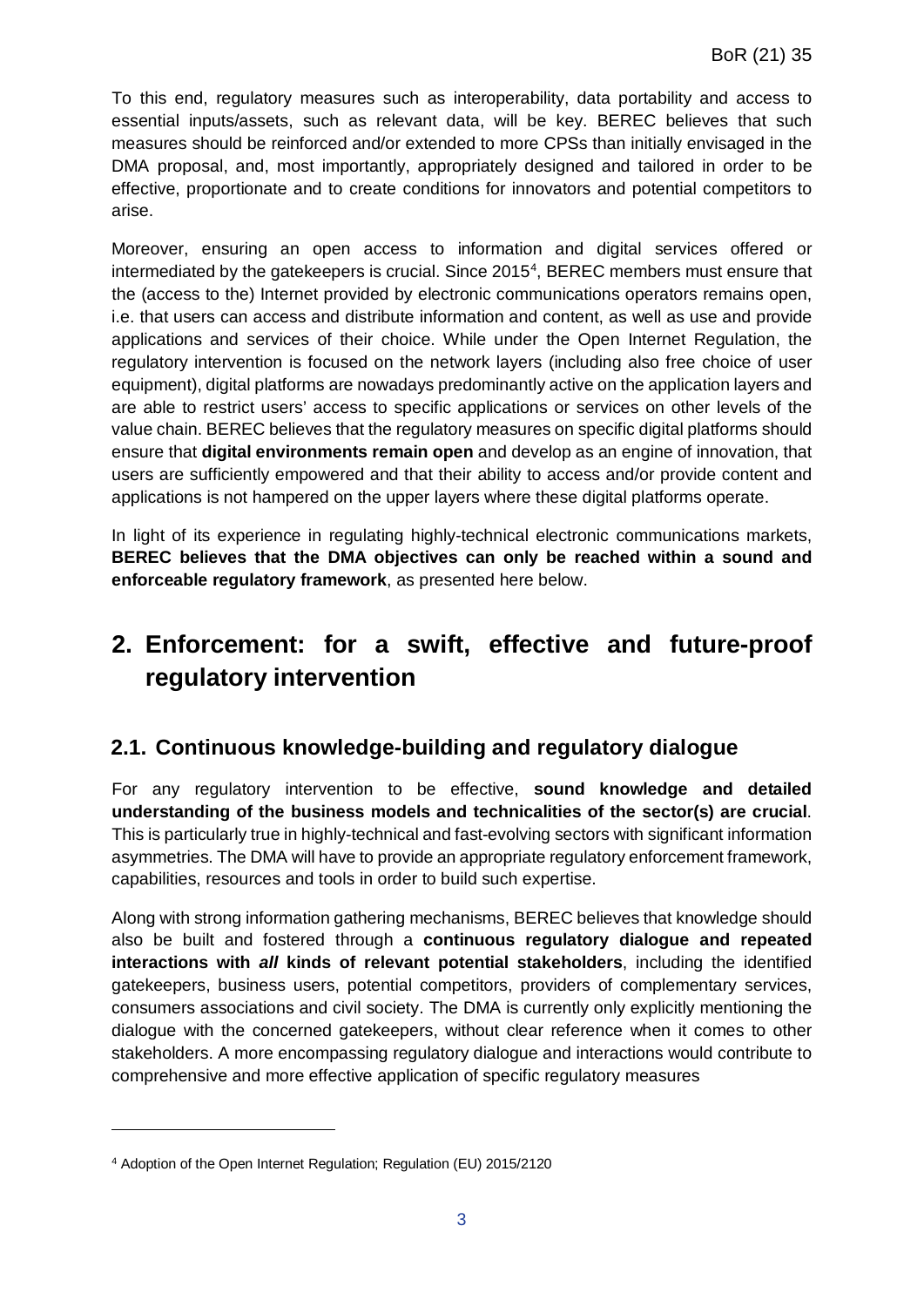For instance, in the electronic communications sector, national regulatory authorities (NRAs) have set up, overseen and participated in **technical committees with stakeholders and/or experts** to collect relevant information needed to ensure an effective and efficient design of their intervention. A typical example is the implementation of number portability, a remedy which has proven to be successful in reducing end-users' switching costs among different providers and fostering competition on the merits. In order to correctly design this remedy, NRAs gathered experts' technical inputs by organising specific fora with stakeholders (e.g. operators and equipment vendors). It should however be stressed that, while such exchanges are key for an effective regulatory intervention in any market, they only pertain to information gathering and knowledge-building. The ultimate decisions about the design and enforcement of the measures must solely remain in the hands of the independent regulatory authority.

#### **2.2. Swift and effective: directly-applicable obligations**

**BEREC welcomes the principle of directly-applicable obligations** to address certain concerns, as they ensure a swift regulatory intervention and create a clear and common understanding of gatekeeper practices which are considered to be detrimental.

Nevertheless, to ensure regulatory certainty and predictability, BEREC believes that the **scope of the application of such obligations should be further clarified**. To this end, BEREC proposes to detail in the regulation:

- First, a set of directly-applicable obligations which should directly apply to *all* gatekeepers across all CPSs, without any adaptation. An example of such an obligation is the transparency of terms and conditions towards business users and end-users;
- Second, a set of directly-applicable obligations only applying to gatekeeper(s) in a particular CPS. In the definition of such obligations, the specificities and technicalities of the CPS would be appropriately considered and integrated, allowing for a direct implementation. Examples of such obligations are prohibiting certain types of discrimination, prohibition of certain types of tying and bundling, and facilitating data portability. Based on BEREC experience in the electronic communications sector, it is key to adjust such measures to the context in which they are applied.

### **2.3. Proportionate and future-proof: tailored remedies**

While directly-applicable obligations in the DMA are necessary, they are mainly built around practices that have already been identified or investigated by the EC and other competent authorities. This approach may thus prove to be too backward-looking: digital environments evolve quickly, and new concerns are likely to arise at the same pace. In order to correctly address them, flexibility in the design of the regulatory measures is also needed.

**For complex regulatory measures, that are usually also more intrusive, the intervention should be appropriately tailored in order to be effective and proportionate**. Along with the directly-applicable obligations, BEREC believes that the regulatory framework for digital gatekeepers should be complemented with the mandate to design remedies that should be tailored on a case-by-case basis in order to be fit for purpose.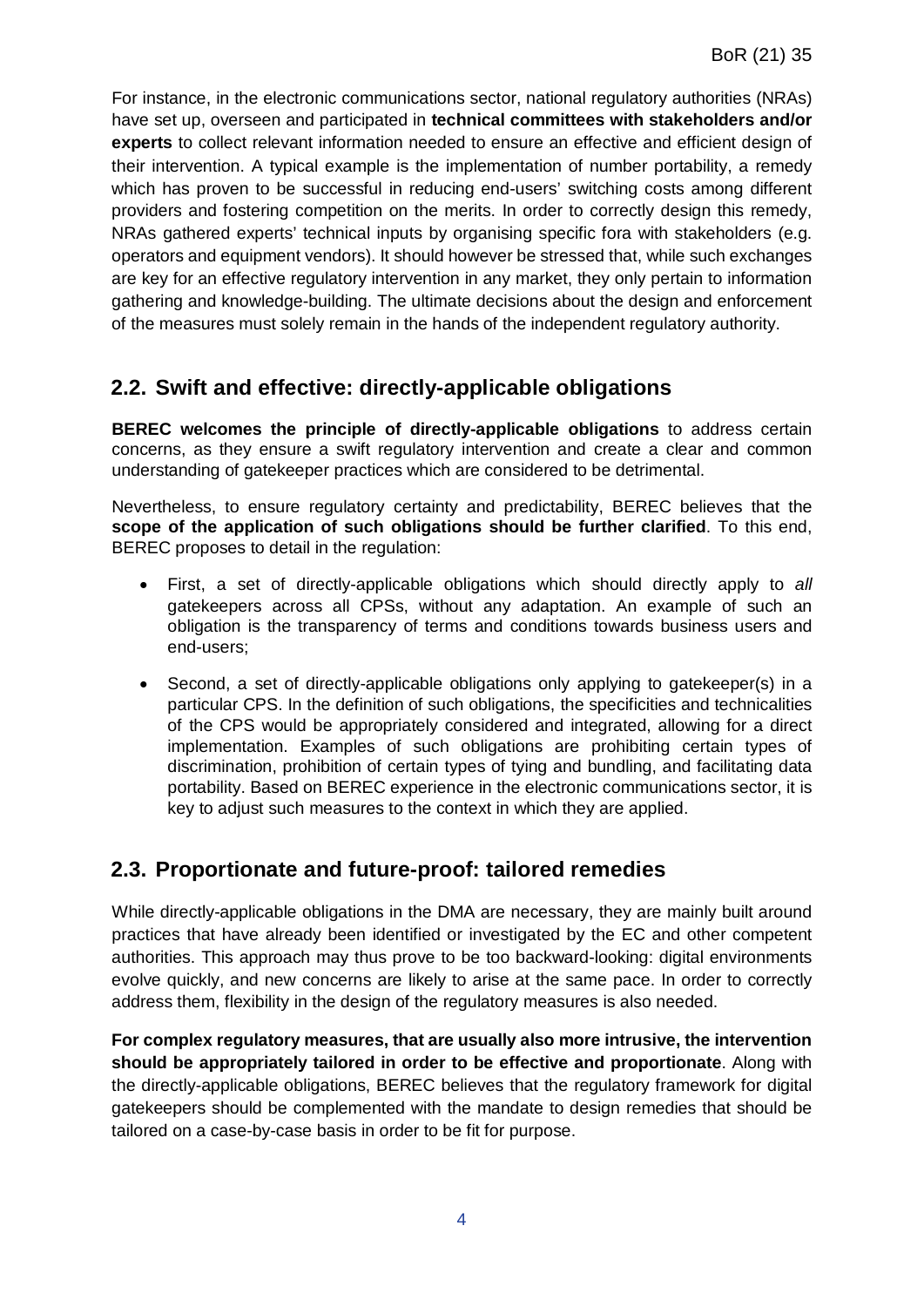Indeed, regulatory intervention in technology-intensive markets heavily relies on highlydetailed specifications in order to be concretely applicable. On top of this, the proportionality of some intrusive measures needs to be assessed to make sure that the gatekeeper's incentives to innovate are not hindered, and that the optimum level of intervention is reached. It is the task of the competent regulator to correctly define the remedy and find the appropriate balance between the benefits and the potential costs of the intervention. Examples of such measures include interoperability, access remedies, as well as specific non-discrimination and pricing remedies.

Similarly to other sectoral regulatory frameworks, BEREC strongly supports the addition of clear *ex ante* principles and objectives to the DMA proposal and of the ability for the EU competent authority to design the appropriate remedies to reach them.

#### **2.4. Enforcement and monitoring**

**NRAs do** *not only* **define and enforce rules, but also have the ability and expertise to continuously monitor their effective application and compliance**. They systematically collect information from market players concerning e.g. prices, coverage, quality of service, financial information, and use of regulated wholesale inputs. Such data are essential to assess the effectiveness of the intervention, fine-tune it when necessary, ensure its compliance and anticipate market evolutions and potential concerns. Like NRAs who rely on data collection (including crowdsourcing), analysis and publication to support their monitoring activities, the DMA should provide the (EU and national) competent authorities with the appropriate mandate to collect relevant data from gatekeepers and market players, to **continuously and actively monitor the digital services**.

In this line, BEREC supports a **data and fact-driven regulatory approach** and believes that the regulatory toolbox should include specific tools aimed at enhancing some types of information sharing (in compliance with legislations concerning data protection, competition law and business confidentiality in particular) with relevant stakeholders, such as the gatekeepers, potential competitors, business and end-users, as well as citizens, in order to **empower all of them to make well-informed decisions** and thus create fair, contestable and open digital environments.

#### **2.5. Dispute resolution mechanism**

-

BEREC agrees with the Commission's stance that in order "*to safeguard a fair commercial environment and protect the contestability of the digital sector it is important to safeguard the right of business users to raise concerns about unfair behaviour by gatekeepers with any relevant administrative or other public authorities*" [5](#page-5-0) .

In this line, **BEREC considers that it is essential to include a dispute resolution mechanism** in the DMA proposal.

<span id="page-5-0"></span><sup>5</sup>Recital 39 of the "Proposal for a regulation of the European Parliament and of the Council on contestable and fair markets in the digital sector (Digital Markets Act)" - COM/2020/842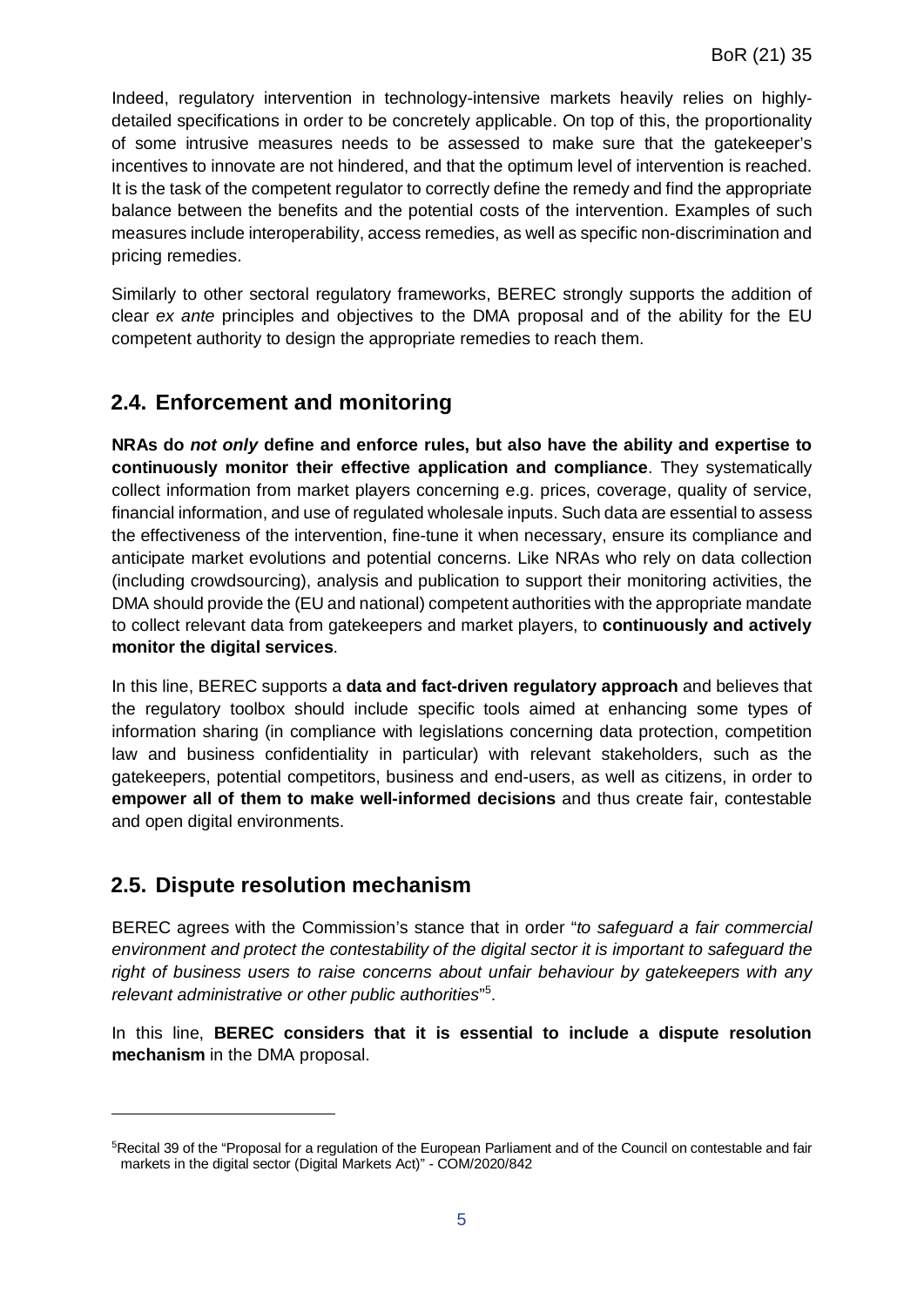Experience over two decades in the electronic communications sector has proven that such mechanisms are key to quickly solve grievances by business and end-users. Disputes can concern complex cases (e.g. prices, denial of access, or details on interfaces) for which NRAs must issue a binding decision within a very short timeframe (in general, up to four months) to solve them. **Swiftness**, **transparency** (e.g. the binding decision should be adequately motivated and made public) and **adherence of the final decisions to the general objectives of the EU regulatory framework** are the key principles of effective dispute resolution mechanisms. Moreover, relevant information collected in the framework of such processes contributes to increasing knowledge of the market and the effectiveness of remedies and thus reducing information asymmetries. Decisions on specific cases can also help to prevent future misbehaviours and contribute to fairer markets.

The strong experience built in the electronic communications sector could inspire the establishment of similar mechanisms in the DMA, including disputes affecting more than one Member State $6$ , as well as the sound national expertise on which the EU competent authority can rely on.

## **3. National expertise to support the EU intervention**

Given the pan-European reach of the main digital gatekeepers, BEREC considers that the implementation and enforcement of the DMA should be at the EU level.

BEREC agrees that the "*close cooperation with and between the competent independent authorities of the Member States, with a view to informing its implementation and to building out the Union's expertise in tackling fairness and contestability issues in the digital sector*" [7](#page-6-1) will be crucial and believes that this stance should be further reflected in the DMA regulation.

Implementing the regulation involves a wide variety of tasks, which require both sound expertise and appropriate resources. BEREC believes that the EU competent authority should rely on the valuable experience of National Independent Authorities (NIAs)<sup>[8](#page-6-2)</sup>. In particular, **NIAs could support the EU authority with:**

- **Gathering of relevant national data,** i.e. collecting information from national actors (such as national business and end-users or competing platforms) in a harmonised manner, which would be aggregated to obtain a pan-European view, as it is done by the BEREC members (e.g. on the international roaming market);
- **Continuous monitoring of national markets and of compliance with the regulatory measures**: Digital gatekeepers interact with a large number of small and medium businesses which are predominantly national. The interactions and dialogue

-

<span id="page-6-0"></span><sup>&</sup>lt;sup>6</sup> Also addressed in the electronic communications sector via BEREC.

<span id="page-6-1"></span> $7$  See paragraph 409 of the Commission staff working document Impact Assessment Report accompanying the document. Proposal for a regulation of the European Parliament and of the Council on contestable and fair markets in the digital sector, SWD (2020) 363 final

<span id="page-6-2"></span><sup>&</sup>lt;sup>8</sup> The activities listed below (data collection, continuous monitoring, complaints and disputes handling) as well as remedies design are part of the everyday work of national regulatory authorities in the electronic communications sector. Very valuable and complementary experience can also be provided by authorities dealing with e.g. data protection, *ex post* competition law enforcement, the enforcement of the Platform-to-Business regulation, media regulation and consumer protection.